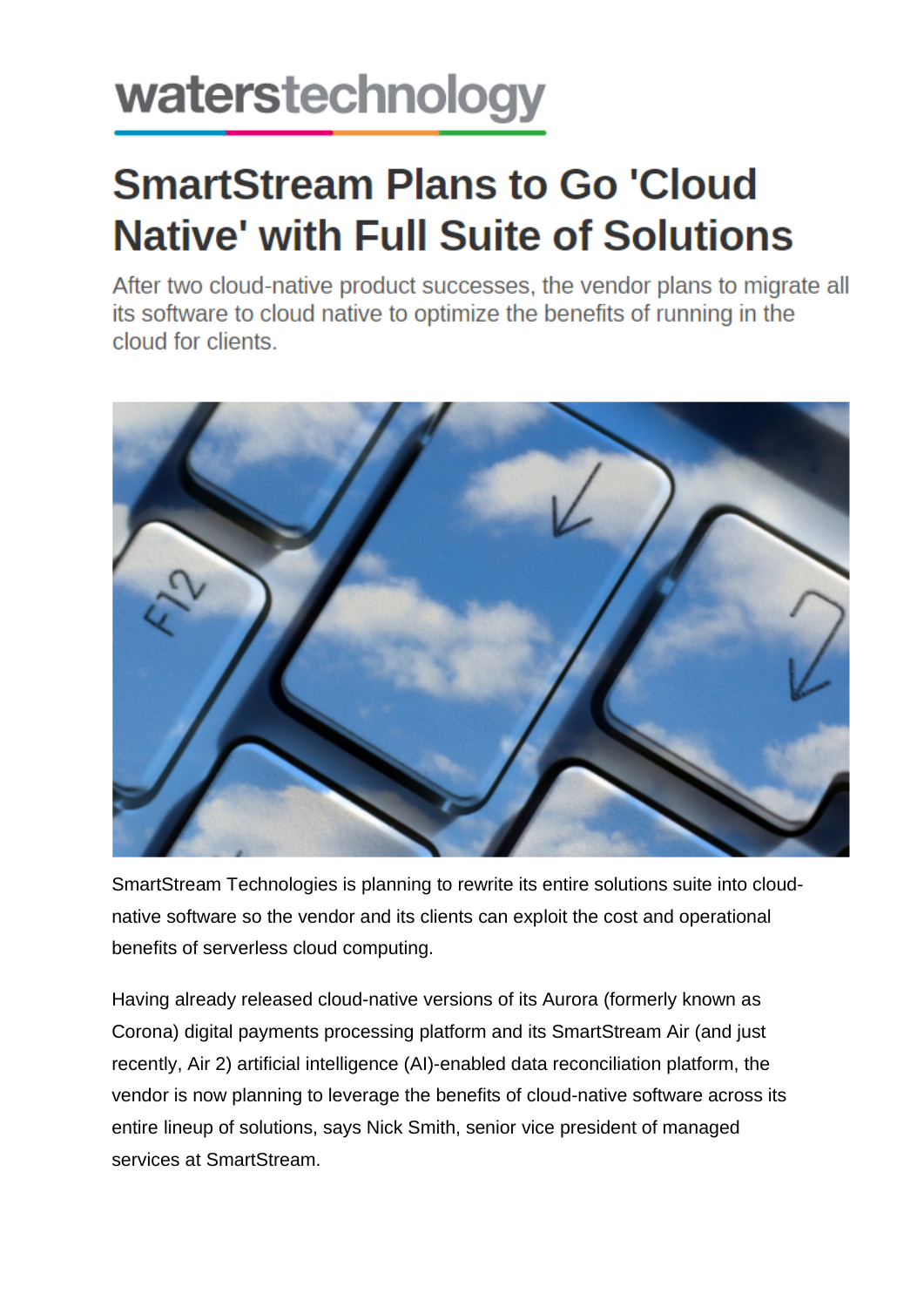Though not yet complete, Smith says all the applications comprising the vendor's TLM solutions suite for corporate actions processing, collateral management, cash and liquidity management, and confirmations management are all "in flow" toward being migrated to cloud-native versions. For SmartStream, cloud-native technology allows the vendor to develop and run its software faster and cheaper. For example, by using containerization technologies such as Docker, the vendor can build components for one product and easily roll out the same components - where needed - across other applications, without having to rewrite each one from scratch.

Meanwhile, for clients, being cloud-native allows them to take advantage of the latest hardware while benefitting from lower operating costs compared to just using traditional software in cloud compute models, he says. "I get excited about 'cloudification' because we can bring costs down, and we can lower the cost per trade," Smith says. Compared to an on-premise software deployment, where a firm needs to buy and run its own supplication servers and database servers - and hire teams of staff to support them - or a "traditional" cloud migration where a firm gains scalability but still has spare capacity, software built natively for the cloud (such as its Aurora and Air products) uses AWS Fargate serverless computing technology that allows applications to only use the capacity they need, and hence only pay for what they use. "Things like Fargate open up new doors … and allow us to scale up or down based on our immediate needs," he says. "That reduces operating cost. And if I can reduce my costs, I can lower my prices - and we've done that: Customers are paying significantly less today than they were three years ago."

Other benefits include that cloud automatically provides access to the latest technologies, eliminating costly hardware review and replace projects, notes Smith, who spent more than 20 years working in asset servicing and securities operations roles within the banking community before joining SmartStream in 2017. "At Credit Suisse and Barclays Capital, I was involved in projects to review and update old technology … which was very costly. But with cloud, you don't need that because you are always using the latest technology," he says.

Copyright Infopro Digital Limited. All rights reserved.